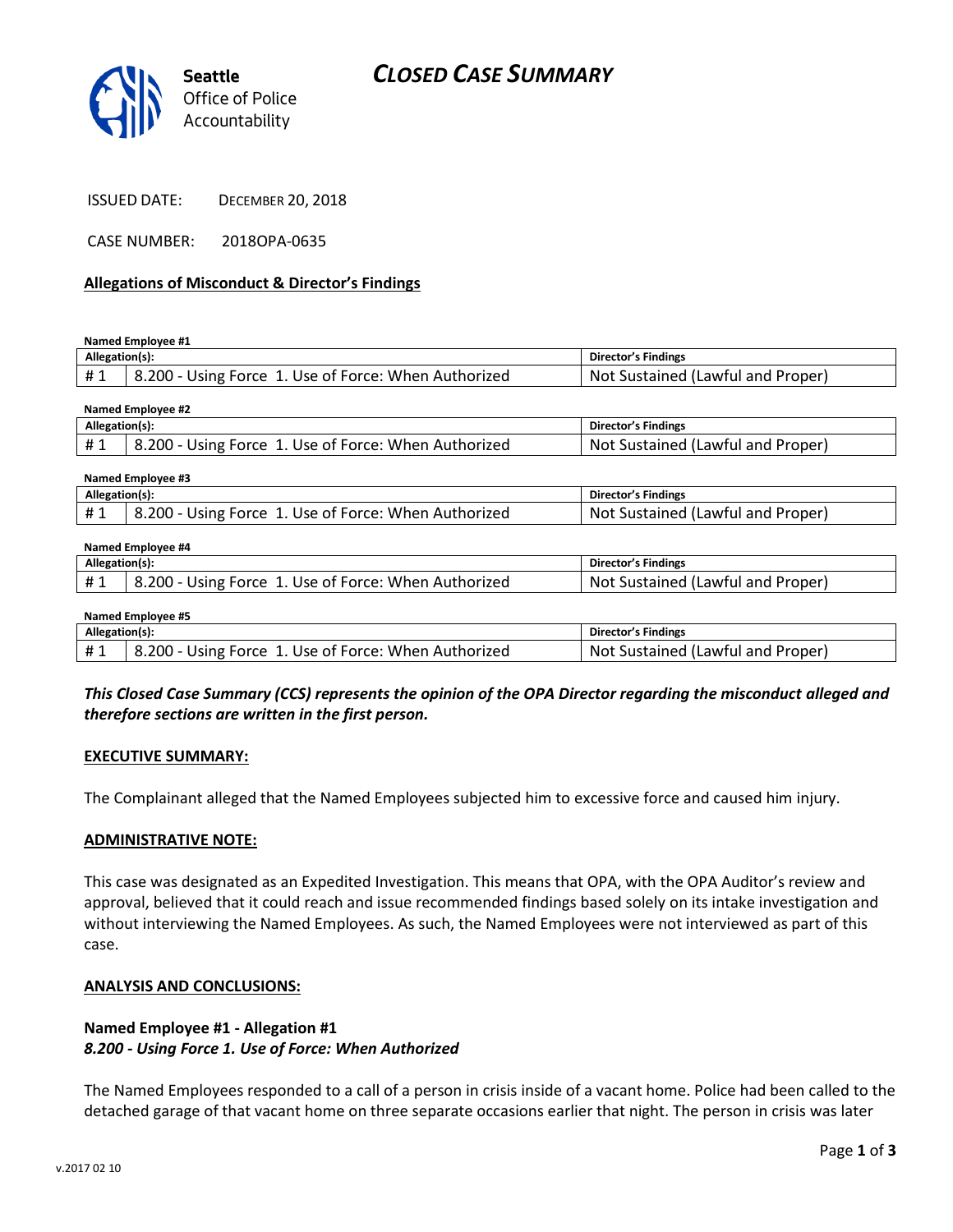

# *CLOSE CASE SUMMARY*

OPA CASE NUMBER: 2018OPA-0635

identified as the Complainant. The officers determined that he resided in the detached garage. Upon arrival, Named Employee #1 (NE#1) made verbal contact with the Complainant because he knew the Complainant from previous incidents. The Complainant was upset about police not investigating previous rape allegations that had occurred a number of years ago.

The Complainant was screaming and threatening to kill himself and the responding officers. He was holding a large fixed blade knife in his hand and had another knife in his pocket. The officers attempted to communicate and reason with the Complainant for a long period of time. Ultimately, they used a ruse, wherein they stated that they would not handcuff the Complainant if he discarded his knives and stepped into the middle of the street with his hands up. The Complainant eventually did so. While they waited for him to comply, the officers formulated a plan to take the Complainant down to the ground. This plan was reached in conjunction with the officers' supervisor, Named Employee #2 (NE#2). It was agreed that the officers would effectuate a "hard" takedown and NE#1 created a contact team consisting of Named Employee #3 (NE#3), Named Employee #4 (NE#4), and Named Employee #5 (NE#5). NE#1 further assigned responsibilities to each.

The contact team moved forward in unison and took the Complainant down to the ground. While the force was consistent with a "hard" takedown to the concrete, the Complainant was not slammed to the ground and did not appear to strike the ground with undue force. While he was being placed into handcuffs, the Complainant indicated that his arm was hurting from a previous injury. He later stated that his right wrist was broken.

SPD Policy 8.200(1) requires that force used by officers be reasonable, necessary and proportional. Whether force is reasonable depends "on the totality of the circumstances" known to the officers at the time of the force and must be balanced against "the rights of the subject, in light of the circumstances surrounding the event." (SPD Policy 8.200(1).) The policy lists a number of factors that should be weighed when evaluating reasonableness. (*See id*.) Force is necessary where "no reasonably effective alternative appears to exist, and only then to the degree which is reasonable to effect a lawful purpose." (*Id*.) Lastly, the force used must be proportional to the threat posed to the officer. (*Id*.)

I find that the force used by NE#1, NE#3, and NE#4, and NE#5 was tactically sound and was the result of good communication and planning. I further find that the force was reasonable, necessary, and proportional under the circumstances. At the time the force was used, the Complainant had demonstrated that he was suicidal and had, at points, threatened the officers. While he discarded two knives, there was the possibility that he was armed with other weapons. There was also the possibility that he could try to reacquire the discarded knives. Accordingly, it was appropriate to use force to take the Complainant down to the ground, to secure him, and to ensure that he could be safely handcuffed. The officers only used that level of force necessary to effectuate their lawful goals. Moreover, once the Complainant was on the ground and secured, the officers quickly modulated their force.

For these reasons, I recommend that this allegation be Not Sustained – Lawful and Proper as against NE#1, NE#3, NE#4, and NE#5.

Recommended Finding: **Not Sustained (Lawful and Proper)**